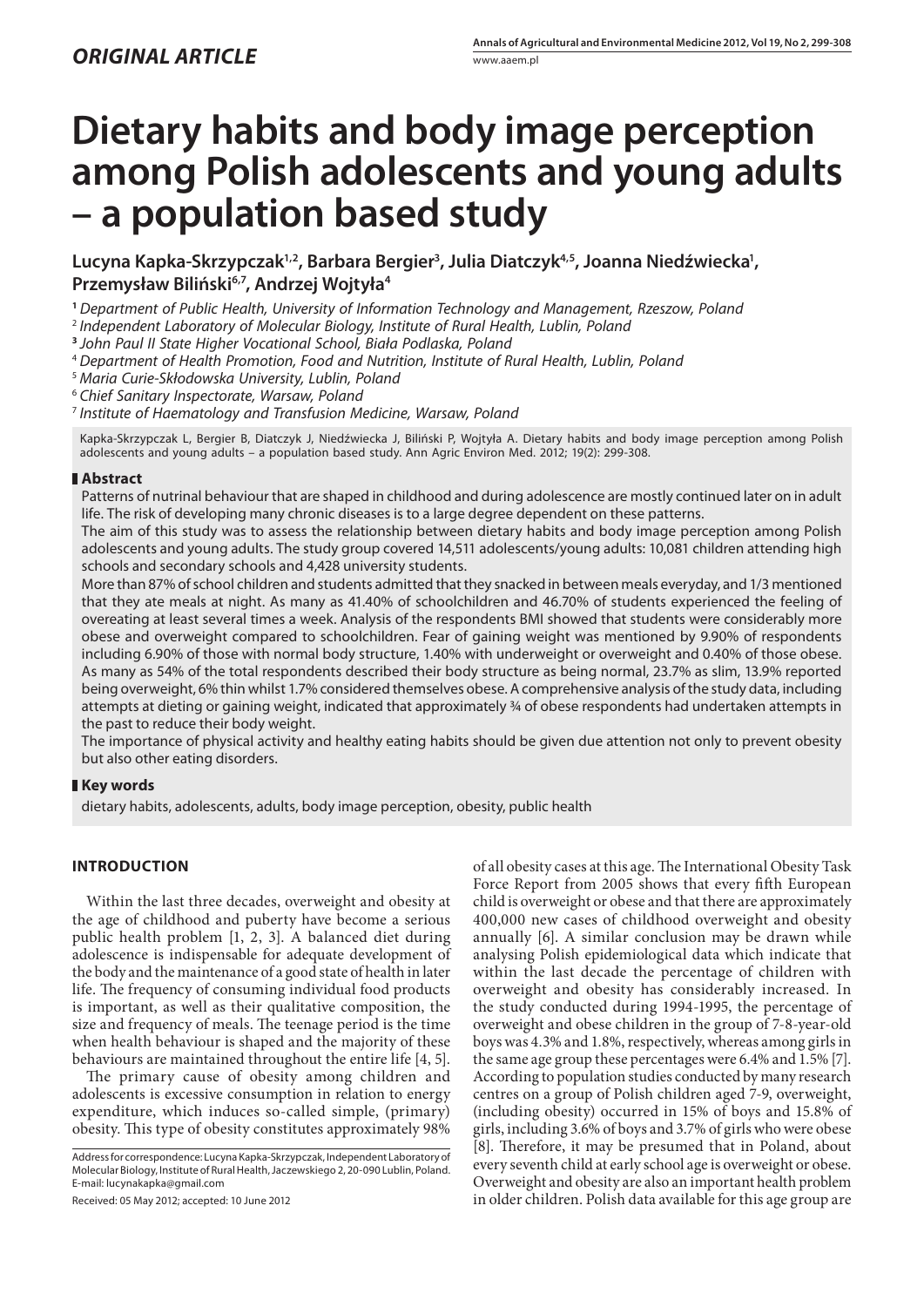based on differently defined subject groups and dissimilar methodologies and are therefore difficult to compare.

A more frequent incidence of obesity at developmental age is more frequently accompanied with obesity related complications and disorders which have previously been either rare or absent in children. A higher incidence of metabolic syndrome in obese adults is also well documented [9]. At present this syndrome is attracting growing interest, including obese children, where it is closely associated with Type 2 diabetes and cardiovascular disease risk factors through an intensified progression of atherosclerotic changes [10, 11, 12]. Another study on 64 obese children demonstrated that only 35% were free of metabolic disorders but as many as 14% fulfilled the diagnostic criteria of metabolic syndrome [13].

The nutrition mode and nutritional behaviour of adolescents during development exert an effect on the final stage of puberty, on when growth is halted and maintenance of a normal body weight. They are also related to the prognosis of health in adults who are conditioned by continuing nutritional behaviour formed in childhood to that in later life. Having balanced meals of adequate calorific value and nutirional content conditions the body's normal functioning and health in the young thus enabling the developmental tasks to become efficiently performed as well as physical activity and effective education [14]. A rapid pace of growth, especially in 16-18-year-old boys (slightly earlier in girls), and physiological changes related to the puberty require additional energy (calories). Abnormalities arising from an unbalanced diet and irregular mealtimesincrease the risk of diet-related disorders occurring such as obesity, atherosclerosis, osteoporosis and cancer. The trend to adopt various diets at this age, frequently unjustified, in order to lose weight especially amongst girls may also result in direct negative health effects becoming manifest in the distant future.

During puberty nutritional behaviour can however change. Teenagers frequently choose what they eat by themselves most often ignoring the health consequences as they are held in thrall by fashion, adverts or are influenced by peer pressure [15]. In the age of obesity pandemics the need to ensure adequate nutrition and physical activity in children and adolescents has therefore become a priority issue. Bad nutritional habits of eating insufficient healthy products such as fresh fruit, vegetables and protein coupled with the simultaneous consumption of high calories mainly provided by carbohydrates and fats result in high numbers of obese children and adolescents [16].

Puberty causes a number of changes in appearance, body proportions and weight and among other things, an increase in fatty tissue and hip width in girls, whereas in boys – a rapid increase in body height, gradual growth of the scapular belt and loss of fatty tissue. Frequently, these changes are difficult to accept by maturing adolescents and cause a dissatisfaction with one's body image and generally a lack of self acceptance. Growing adolescents tend to attach too much importance to their body image especially in relation to some percieved ideal where the need and search for acceptance by peers and forming one's own identity lies at the root of this type of behaviour [17]. The current image of the ideal figure promoted by the media is that of a very slim silhouette for girls where elements of femininty tend to be lost, (ie. flat chest, narrow hips), and in boys also a slim figure with developed muscles

particularly for the chest. Girls undergoing puberty in whom fatty tissue and weight increases percieve this unfavourably as this usually deviates from thei adopted ideal image. It should also be noted that concomitant and temperorary disorders in motor development additionally favour the storage of fatty tissue. For this reason, adolescents perceive the need for and undertake actions biased towards reducing body weight or as in the case of boys, on increasing muscle mass [18].

#### **OBJECTIVE**

This was to assess the relationship between dietary habits and body image perception among Polish adolescents and young adults.

#### **MATERIAL AND METHODS**

#### **Characteristics of the study population**

The test population surveyed was randomly selected from a representative group of adolescents attending high school, secondary school and university students in Poland. The study tool was a questionnaire which was completed by n=14,511 subjects in total of which 10,081 were from high/ secondary schools and 4,428 from university. In all 7,825 were female and 6,683 male.

#### **Sample selection – schoolchildren**

Samples were chosen from a database at the Ministry of National Education using in paricular 'Identification data concerning schools and educational facilities' according to data from the Educational Information System of 30 September 2010' (No. 2010.09.30/01). Schools were sampled and analysed using Statistica and SPSS software. Pupils attending high/secondary schools were sampled in two stages ie. firstly an appropriate school was chosen by stratified sampling and secondly a suitable class was then selected. Cluster sampling was used; all children from the sected classes were surveyed. The sampling covered 569 schools from 379 provinces in Poland.

## **Sample selection – students**

Students were investigated by means of a questionnaire in electronic form, available on a specified university website. The survey was anonymous; however, additional data was collected concerning the university and place of respondents' residence. This served to stratify the taken samples and allowed corrections to be applied to the detailed composition of single student groups within a group. Corrections were made in two ways; Firstly by randomly removing any exessively analysed subjects and rejecting answered questionnaires containing mistakes and repetitions ie. a strtuctural sampling correction. Secondly, using the all-Polish additional data enabled the individual questionnaires to be ranked and samples to be standardised according to additional variables.

#### **Body weight evaluation criteria**

BMI was calculated as weight (kg) divided by height (m) squared. Subjects were classified into 4 BMI categories according to WHO guidelines as follows; underweight, (BMI<18.5 kg/m<sup>2</sup>), normal weight (BMI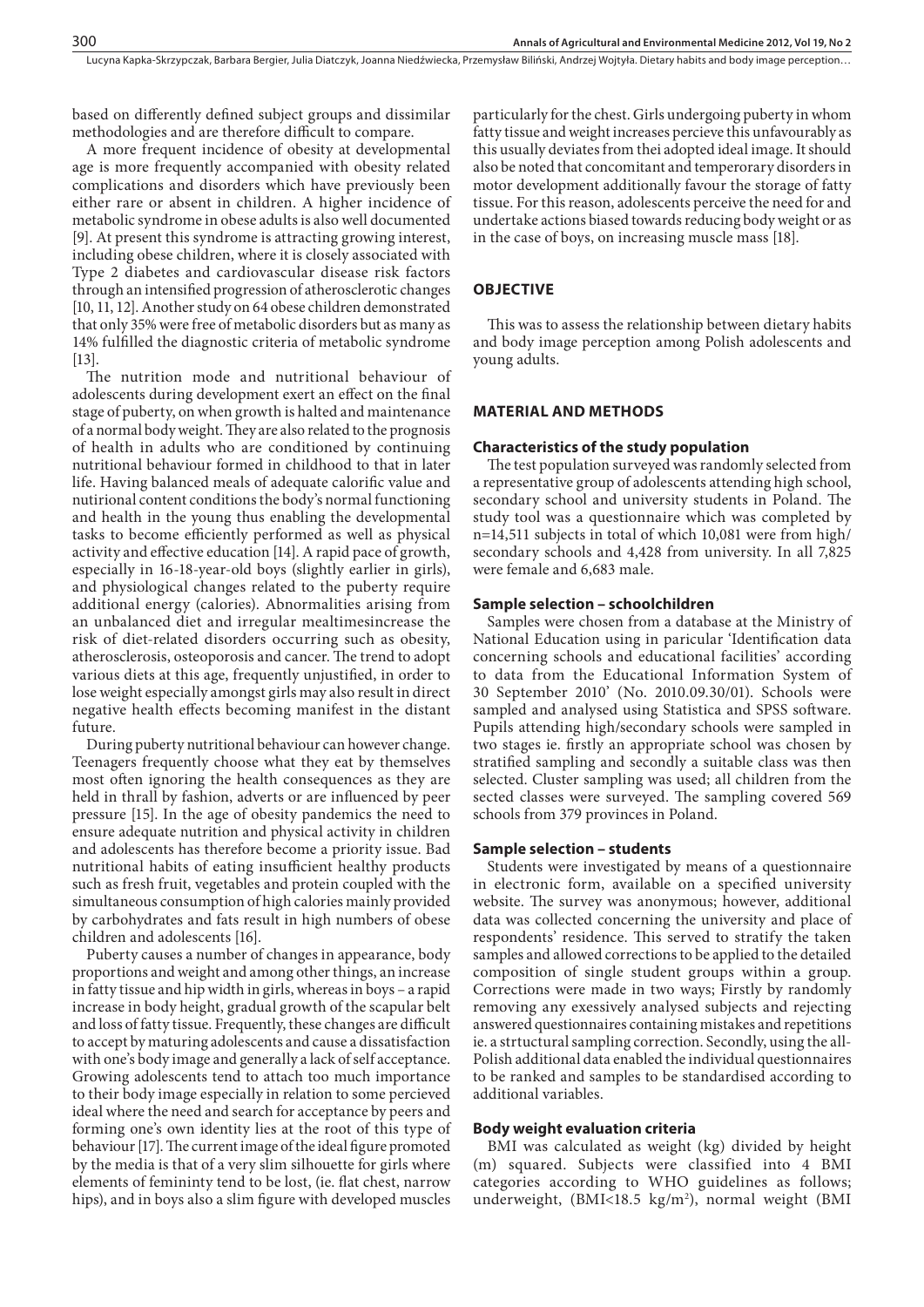18.5-24.9 kg/m<sup>2</sup>), overweight (BMI 25.0-29.9 kg/m<sup>2</sup>), and obese (BMI≥30.0 kg/m<sup>2</sup>). Further WHO recommendations, on child standards, were applied and developed based on screening studies in the form of BMI centile nets, (standards up to the age of 19). In centiles, underweight is at the 5th centile, overweight the 85th and obesity at the 95th. The following criteria were adopted based on the WHO 2007 distriibution standards;

- underweight; BMI <5th centile;
- • normal body weight; BMI ≥5th centile and <85th centile;
- • overweight; BMI ≥85th centile and <95th centile;
- obesity; the BMI ≥95 centile [19].

#### **STATISTICAL ANALYSIS**

Statistical analyses was performed using the Statistica 8.1 PL software package. Results were presented in the form of frequency tables, descriptive statistics and contingency tables. Constructing contingency tables and using the Pearson chisquared test allowed nominal scale data to be analysed.

## **RESULTS**

Snacking in between meals proved to be very popular for schoolchildren with more than 87% admitting to this undesirable dietary habit; there were no differences between boys and girls nor any between urban and rural dwellers.

**Table 1.** Snacking between meals behaviour

| <b>Study population</b>    |         | no     | yes    | total                                                                                           | p-value |
|----------------------------|---------|--------|--------|-------------------------------------------------------------------------------------------------|---------|
|                            | n       | 1,281  | 8.800  | 10,081                                                                                          |         |
| schoolchildren             | row %   | 12.70% | 87.30% | 100.00%                                                                                         |         |
|                            | total%  | 8.80%  | 60.70% | 69.50%                                                                                          |         |
|                            | n       | 557    | 3,871  | 4,428                                                                                           |         |
| students                   | row %   | 12.60% | 87.40% | 100.00%                                                                                         |         |
|                            | total % | 3.80%  | 26.70% | 30.50%                                                                                          | 0.046   |
|                            | n       | 1,838  | 12,671 | 14,509                                                                                          |         |
| total                      | total % | 12.70% | 87.30% | 100.00%                                                                                         |         |
| Gender                     |         | no     | yes    | total                                                                                           | p-value |
|                            | n       | 828    | 6,997  | 7,825                                                                                           |         |
| female                     | row %   | 10.60% | 89.40% | 100.00%                                                                                         |         |
|                            | total%  | 5.70%  | 48.20% | 53.90%                                                                                          |         |
|                            | n       | 1,010  | 5,673  | 6,683                                                                                           |         |
| male                       | row %   | 15.10% | 84.90% | 100.00%                                                                                         |         |
|                            | total % | 7.00%  | 39.10% | 46.10%                                                                                          | < 0.000 |
| <b>Place of residence</b>  |         | no     | yes    | total<br>6,414<br>100.00%<br>44.20%<br>4,871<br>100.00%<br>33.60%<br>3,222<br>100.00%<br>22.20% | p-value |
|                            | n       | 890    | 5,524  |                                                                                                 |         |
| rural area                 | row %   | 13.90% | 86.10% |                                                                                                 |         |
|                            | total % | 6.10%  | 38.10% |                                                                                                 |         |
|                            | n       | 546    | 4,325  |                                                                                                 |         |
| town<100,000<br>population | row %   | 11.20% | 88.80% |                                                                                                 |         |
|                            | total % | 3.80%  | 29.80% |                                                                                                 |         |
|                            | n       | 402    | 2,820  |                                                                                                 |         |
| city>100,000<br>population | row %   | 12.50% | 87.50% |                                                                                                 |         |
|                            | total%  | 2.80%  | 19.40% |                                                                                                 | < 0.000 |

Most frequently the snacks were sweets and fruit (Tab. 1). About 1/3 of all subjects admitted eating meals at nightime with males outnumbering females, (40.1% vs 27.5%). City dwellers also scored the highest (37.1%) compared to those living in towns and the countryside (Tab. 2).

The everyday or nearly every day feeling of hunger was experienced by 13.8% schoolchildren and 19.9% students. This sensation of hunger was also significantly higher in dwellers of large cities, (20.6%) or towns, (16.3%) compared to rural inhabitants, (12.8%). The hunger sensation was also felt by as many as 41.6% schoolchildren and 53.9% students several times per week; more frequently by females than males and by urban than countruside inhabitants. This sensation was however not experienced by 44.6% schoolchildren and 26.6% students (Tab. 3).

Schoolchildren (52%) and students (48.5%) did not report feeling the contrasting sensation of 'being overfed'; neither did 51.9% females nor 49.9% males. Actually feeling overfed everyday or nearly everyday was experienced by 6% of all respondents of whom 3.2% were male and 2.6% lived in the countryside. It is alarming to note however that 41.6% schoolchildren and 46.7% students felt overfed at least several times per week (Tab. 4).

An excessive consumption was reported by 443 respondents with overweight and 175 obese. Fear of gaining weight was mentioned by 9.90% of respondents including 6.90% of those with normal body structure, 1.40% – underweight or overweight and 0.40% of those obese. 2.90% of respondents admitted that they provoked self-vomiting of whom 1.9% had

|  |  | <b>Table 2.</b> Eating meals at nightime behaviour |
|--|--|----------------------------------------------------|
|  |  |                                                    |

| <b>Study population</b>    |         | no     | yes    | total   | p-value   |
|----------------------------|---------|--------|--------|---------|-----------|
|                            | n       | 6,755  | 3,326  | 10,081  |           |
| schoolchildren             | row %   | 67.00% | 33.00% | 100.00% |           |
|                            | total % | 46.60% | 22.90% | 69.50%  |           |
|                            | n       | 2,919  | 1,509  | 4,428   |           |
| students                   | row %   | 65.90% | 34.10% | 100.00% |           |
|                            | total % | 20.10% | 10.40% | 30.50%  | 0.201     |
|                            | n       | 9,674  | 4,835  | 14,509  |           |
| total                      | total % | 66.70% | 33.30% | 100.00% |           |
| Gender                     |         | no     | yes    | total   | p-value   |
|                            | n       | 5,671  | 2,154  | 7,825   |           |
| female                     | row %   | 72.50% | 27.50% | 100.00% |           |
|                            | total % | 39.10% | 14.80% | 53.90%  |           |
|                            | n       | 4,003  | 2,680  | 6,683   |           |
| male                       | row %   | 59.90% | 40.10% | 100.00% |           |
|                            | total % | 27.60% | 18.50% | 46.10%  | 0.000     |
| <b>Place of residence</b>  |         | no     | yes    | total   | p-value   |
|                            | n       | 4,451  | 1,964  | 6,415   |           |
| rural area                 | row %   | 69.40% | 30.60% | 100.00% |           |
|                            | total%  | 30.70% | 13.50% | 44.20%  |           |
|                            | n       | 3,196  | 1,674  | 4,870   |           |
| town<100,000<br>population | row %   | 65.60% | 34.40% | 100.00% |           |
|                            | total%  | 22.00% | 11.50% | 33.60%  |           |
|                            | n       | 2,026  | 1,196  | 3,222   |           |
| city>100,000<br>population | row %   | 62.90% | 37.10% | 100.00% |           |
|                            | total % | 14.00% | 8.20%  | 22.20%  | $<$ 0.000 |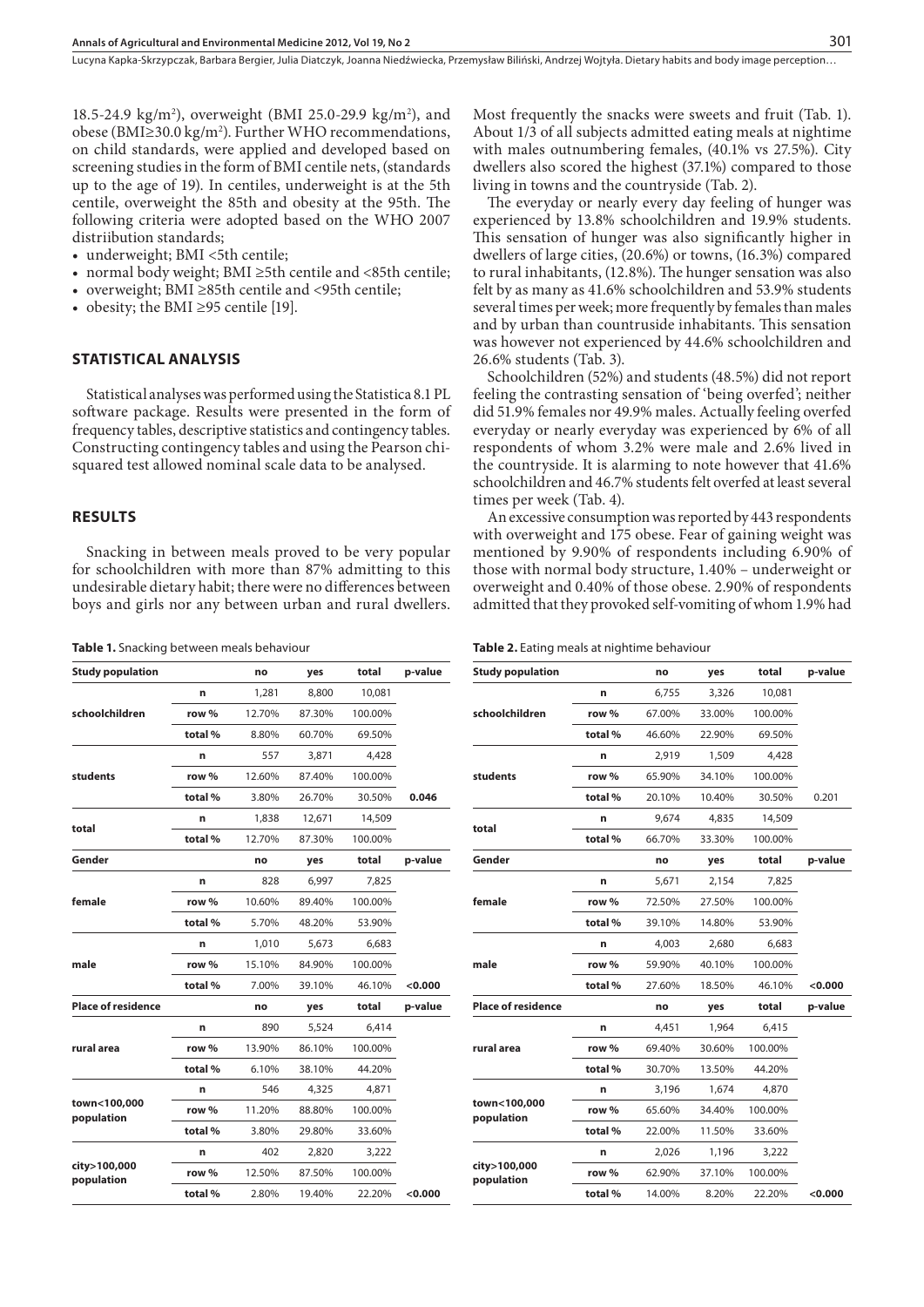| <b>Study population</b>   |         | everyday or<br>nearly everyday | 3-4 times a week | 1-2 times a week | more rarely,<br>never | total   | p-value |
|---------------------------|---------|--------------------------------|------------------|------------------|-----------------------|---------|---------|
|                           | n       | 1,390                          | 1,542            | 2,641            | 4,487                 | 10,060  |         |
| school-children           | row %   | 13.80%                         | 15.30%           | 26.30%           | 44.60%                | 100.00% |         |
|                           | total%  | 9.60%                          | 10.60%           | 18.20%           | 31.00%                | 69.40%  |         |
|                           | n       | 879                            | 938              | 1,450            | 1,161                 | 4,428   |         |
| students                  | row %   | 19.90%                         | 21.20%           | 32.70%           | 26.20%                | 100.00% |         |
|                           | total%  | 6.10%                          | 6.50%            | 10.00%           | 8.00%                 | 30.60%  |         |
|                           | n       | 2,269                          | 2,480            | 4,090            | 5,647                 | 14,486  |         |
| total                     | total%  | 15.70%                         | 17.10%           | 28.20%           | 39.00%                | 100.00% | < 0.000 |
| Gender                    |         | everyday or<br>nearly everyday | 3-4 times a week | 1-2 times a week | more rarely,<br>never | total   | p-value |
|                           | n       | 1,245                          | 1,470            | 2,344            | 2,754                 | 7,813   |         |
| females                   | row %   | 15.90%                         | 18.80%           | 30.00%           | 35.20%                | 100.00% |         |
|                           | total%  | 8.60%                          | 10.10%           | 16.20%           | 19.00%                | 53.90%  |         |
|                           | n       | 1,024                          | 1,010            | 1,746            | 2,894                 | 6,674   |         |
| males                     | row %   | 15.30%                         | 15.10%           | 26.20%           | 43.40%                | 100.00% |         |
|                           | total%  | 7.10%                          | 7.00%            | 12.10%           | 20.00%                | 46.10%  | < 0.000 |
| <b>Place of residence</b> |         | everyday or<br>nearly everyday | 3-4 times a week | 1-2 times a week | more rarely,<br>never | total   | p-value |
|                           | n       | 817                            | 972              | 1,725            | 2,891                 | 6,405   |         |
| rural area                | row %   | 12.80%                         | 15.20%           | 26.90%           | 45.10%                | 100.00% |         |
|                           | total%  | 5.60%                          | 6.70%            | 11.90%           | 20.00%                | 44.20%  |         |
|                           | n       | 790                            | 876              | 1,396            | 1,799                 | 4,861   |         |
| town <100,000             | row %   | 16.30%                         | 18.00%           | 28.70%           | 37.00%                | 100.00% |         |
|                           | total%  | 5.50%                          | 6.00%            | 9.60%            | 12.40%                | 33.60%  |         |
|                           | n       | 662                            | 632              | 969              | 957                   | 3,220   |         |
| city >100,000             | row %   | 20.60%                         | 19.60%           | 30.10%           | 29.70%                | 100.00% |         |
|                           | total % | 4.60%                          | 4.40%            | 6.70%            | 6.60%                 | 22.20%  | < 0.000 |

## **Table 3.** Sensation of hunger perceived by respondents

# **Table 4.** The sensation of being overfed perceived by respondents

| <b>Study population</b>   |         | everyday or nearly everyday | 3-4 times a week | 1-2 times a week | more rarely, never | total   | p-value |
|---------------------------|---------|-----------------------------|------------------|------------------|--------------------|---------|---------|
|                           | n       | 660                         | 1,044            | 3,120            | 5,236              | 10,060  |         |
| schoolchildren            | row %   | 6.60%                       | 10.40%           | 31.00%           | 52.00%             | 100.00% |         |
|                           | total%  | 4.60%                       | 7.20%            | 21.50%           | 36.10%             | 69.40%  |         |
|                           | n       | 212                         | 402              | 1,665            | 2,149              | 4,428   |         |
| students                  | row %   | 4.80%                       | 9.10%            | 37.60%           | 48.50%             | 100.00% |         |
| total                     | total%  | 1.50%                       | 2.80%            | 11.50%           | 14.80%             | 30.60%  |         |
|                           | n       | 872                         | 1,445            | 4,785            | 7,384              | 14,486  |         |
|                           | total%  | 6.00%                       | 10.00%           | 33.00%           | 51.00%             | 100.00% | < 0.000 |
| Gender                    |         | everyday or nearly everyday | 3-4 times a week | 1-2 times a week | more rarely, never | total   | p-value |
|                           | n       | 411                         | 750              | 2,596            | 4,056              | 7,813   |         |
| females                   | row %   | 5.30%                       | 9.60%            | 33.20%           | 51.90%             | 100.00% |         |
|                           | total % | 2.80%                       | 5.20%            | 17.90%           | 28.00%             | 53.90%  |         |
|                           | n       | 461                         | 695              | 2,189            | 3,329              | 6,674   |         |
| males                     | row %   | 6.90%                       | 10.40%           | 32.80%           | 49.90%             | 100.00% |         |
|                           | total % | 3.20%                       | 4.80%            | 15.10%           | 23.00%             | 46.10%  | < 0.000 |
| <b>Place of residence</b> |         | everyday or nearly everyday | 3-4 times a week | 1-2 times a week | more rarely, never | total   | p-value |
|                           | n       | 372                         | 604              | 2,059            | 3,370              | 6,405   |         |
| rural area                | row %   | 5.80%                       | 9.40%            | 32.10%           | 52.60%             | 100.00% |         |
|                           | total % | 2.60%                       | 4.20%            | 14.20%           | 23.30%             | 44.20%  |         |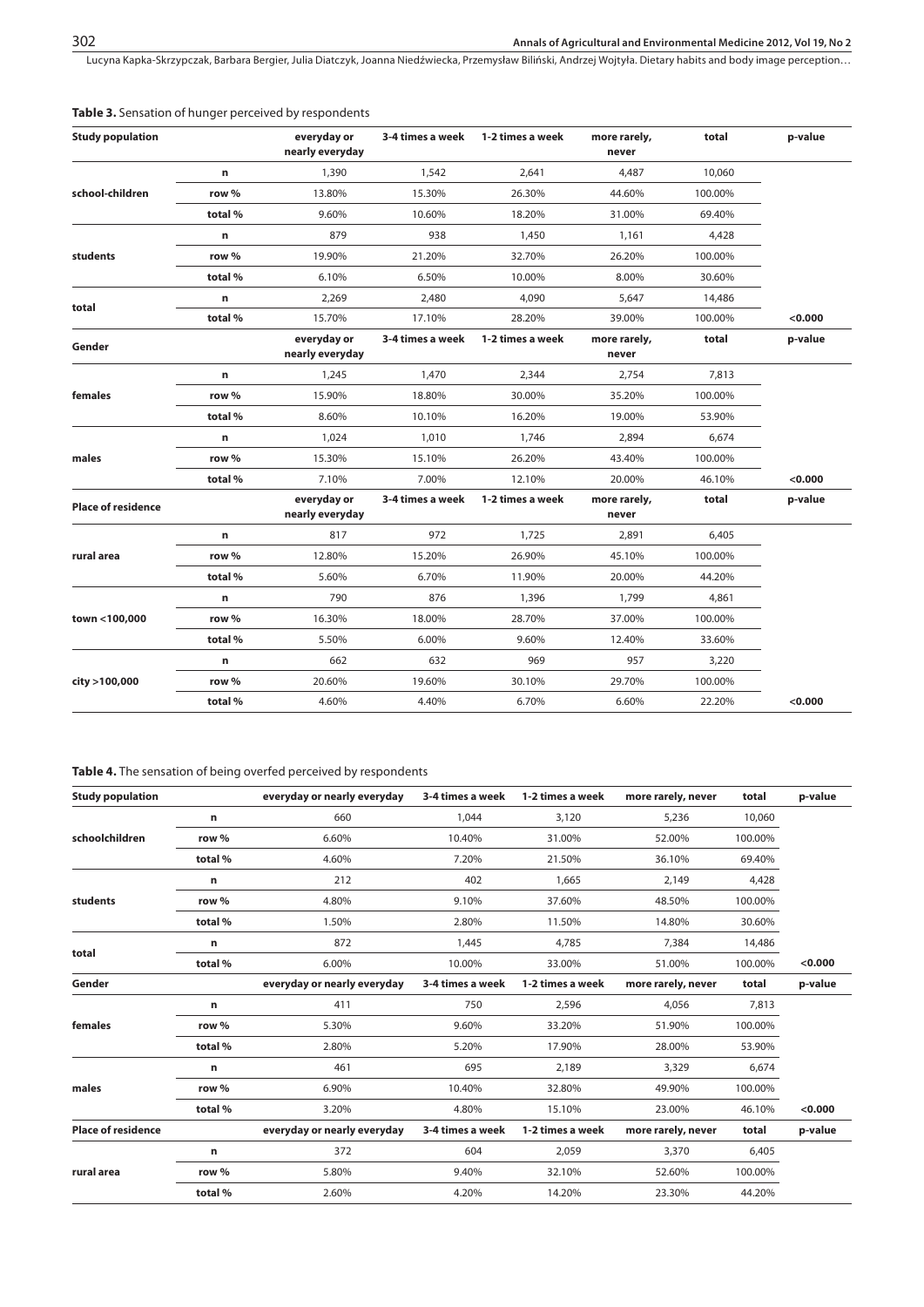| <b>Place of residence</b> |         | everyday or nearly everyday | 3-4 times a week | 1-2 times a week | more rarely, never | total   | p-value |
|---------------------------|---------|-----------------------------|------------------|------------------|--------------------|---------|---------|
|                           | n       | 311                         | 524              | 1.636            | 2,390              | 4,861   |         |
| town<100,000              | row %   | 6.40%                       | 10.80%           | 33.70%           | 49.20%             | 100.00% |         |
|                           | total % | 2.10%                       | 3.60%            | 11.30%           | 16.50%             | 33.60%  |         |
|                           | n       | 189                         | 317              | 1.090            | 1.624              | 3,220   |         |
| city>100,000              | row %   | 5.90%                       | 9.80%            | 33.90%           | 50.40%             | 100.00% |         |
|                           | total%  | .30%                        | 2.20%            | 7.50%            | 11.20%             | 22.20%  | 0.012   |

**Table 4** (Continuation). The sensation of being overfed perceived by respondents

a normal body structure. Anorexia was reported by 6.60% respondents of whom 5.90% had a normal body weight or were underweight. The phenomenon of alternate binge eating and dieting was noted among 5.90% of respondents (Tab. 5). It is also noteworthy that about 30% of respondents did not eat breakfast including 19.50% of schoolchildren and adolescents with normal body weight and 4.80% of those underweight while more than a half of respondents did not eat second breakfast – including 35.60% of those with a normal body weight and 8.50% – underweight.

**Table 5.** Evaluation of the BMI vs. respondents' selected nutritional behaviours

| <b>EXCESSIVE CONSUMPTION</b>          |         | underweight | normal weight | overweight | obesity | total   | p-value |
|---------------------------------------|---------|-------------|---------------|------------|---------|---------|---------|
|                                       | n       | 2,255       | 7,882         | 1,445      | 289     | 11,871  |         |
| lack of excessive consumption         | row %   | 19.00%      | 66.40%        | 12.20%     | 2.40%   | 100.00% |         |
|                                       | total % | 15.80%      | 55.10%        | 10.10%     | 2.00%   | 82.90%  |         |
|                                       | n       | 240         | 1,583         | 443        | 175     | 2,441   |         |
| excessive consumption                 | row %   | 9.80%       | 64.90%        | 18.10%     | 7.20%   | 100.00% |         |
|                                       | total%  | 1.70%       | 11.10%        | 3.10%      | 1.20%   | 17.10%  | <0.000  |
| <b>FEAR OF GAINING WEIGHT</b>         |         | underweight | normal weight | overweight | obesity | total   | p-value |
|                                       | n       | 2,301       | 8,483         | 1,693      | 412     | 12,889  |         |
| lack of fear of gaining weight        | row %   | 17.90%      | 65.80%        | 13.10%     | 3.20%   | 100.00% |         |
|                                       | total % | 16.10%      | 59.30%        | 11.80%     | 2.90%   | 90.10%  |         |
|                                       | n       | 194         | 982           | 195        | 52      | 1,423   |         |
| fear of gaining weight                | row %   | 13.60%      | 69.00%        | 13.70%     | 3.70%   | 100.00% |         |
|                                       | total%  | 1.40%       | 6.90%         | 1.40%      | 0.40%   | 9.90%   | 0.001   |
| <b>PROVOKING VOMITING</b>             |         | underweight | normal weight | overweight | obesity | total   | p-value |
|                                       | n       | 2,439       | 9,189         | 1,828      | 441     | 13,897  |         |
| lack of promoting vomiting            | row %   | 17.60%      | 66.10%        | 13.20%     | 3.20%   | 100.00% |         |
|                                       | total%  | 17.00%      | 64.20%        | 12.80%     | 3.10%   | 97.10%  |         |
|                                       |         |             |               |            |         |         |         |
|                                       | n       | 56          | 276           | 60         | 23      | 415     |         |
| provoking vomiting                    | row %   | 13.50%      | 66.50%        | 14.50%     | 5.50%   | 100.00% |         |
|                                       | total % | 0.40%       | 1.90%         | 0.40%      | 0.20%   | 2.90%   | 0.010   |
| <b>ANOREXIA</b>                       |         | underweight | normal weight | overweight | obesity | total   | p-value |
|                                       | n       | 2,269       | 8,851         | 1,803      | 442     | 13,365  |         |
| no anorexia                           | row %   | 17.00%      | 66.20%        | 13.50%     | 3.30%   | 100.00% |         |
|                                       | total%  | 15.90%      | 61.80%        | 12.60%     | 3.10%   | 93.40%  |         |
|                                       | n       | 226         | 614           | 85         | 22      | 947     |         |
| anorexia                              | row %   | 23.90%      | 64.80%        | 9.00%      | 2.30%   | 100.00% |         |
|                                       | total%  | 1.60%       | 4.30%         | 0.60%      | 0.20%   | 6.60%   | < 0.000 |
| <b>BINGE EATING AND DIETING</b>       |         | underweight | normal weight | overweight | obesity | total   | p-value |
|                                       | n       | 2,413       | 8,907         | 1,737      | 410     | 13,467  |         |
| no alternate binge eating and dieting | row %   | 17.90%      | 66.10%        | 12.90%     | 3.00%   | 100.00% |         |
|                                       | total % | 16.90%      | 62.20%        | 12.10%     | 2.90%   | 94.10%  |         |
|                                       |         |             |               |            |         |         |         |
|                                       | n       | 82          | 558           | 151        | 54      | 845     |         |
| binge eating and dieting              | row %   | 9.70%       | 66.00%        | 17.90%     | 6.40%   | 100.00% |         |
|                                       | total % | 0.60%       | 3.90%         | 1.10%      | 0.40%   | 5.90%   | < 0.000 |
|                                       |         |             |               |            |         |         |         |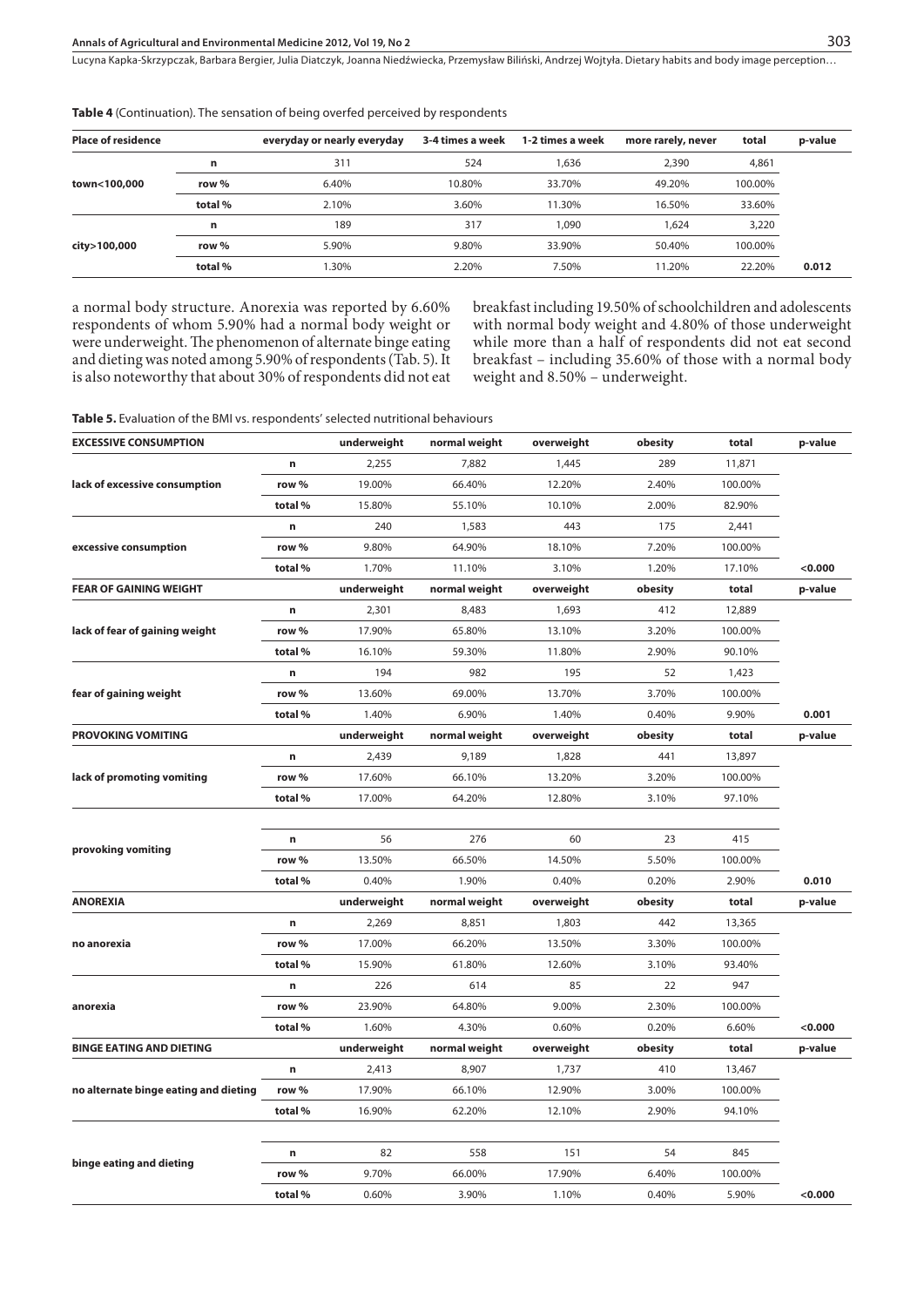The replies to self-reported body structure questions are shown in Table 5. As many as 54.60% of respondents described their body structure as being normal, 23.7% as slim, 13.9% overweight, 6% thin whereas 1.7% considered themselves obese. More than a half of respondents evaluated their body structure as being normal, (55.8% schoolchildren and 51.8% students). More schoolchildren (30.7%) than students (28.9%) evaluated their body structure as slim or thin, while more students (20.7%) than schoolchildren (13.4%) perceived themselves as being overweight or obese. A slim or thin body structure was evaluated more frequently in schoolchildren than students, (30.7% vs 28.9% respectively) but conversely more students than schoolchildren percieved themselves overweight or obese, (20.7% vs 13.4% respectively). The high proportion of overweight students as shown in the graph merits special attention (18.5%).

Adolescents from rural areas more frequently reported a normal body structure compared to those from towns and cities whereas there were no such differences foe being thin or slim. However the reported obesity increased according to increasing urbanisation ie. 1.3% in the countryside, 1.8% towns and 2.4% cities, (Tab. 6).

According to the BMI, (using the WHO centile nets for schoolchildren), students were significantly more obese and overweight, (4.2%, 16.6% respectively), than schoolchilden, (2.8%, 11.7% respectively). A significant gender difference was also seen with around twice as many overweight or obese males, (4.8, 18% respectively) compared to females, (1.9%, 9.1% respectively). As before, obesity increased with increasing urbanisation (Tab. 7).

Further data analysis demonstrated that approximately 3/4 of obese respondents had tried to reduce their weight

| <b>Study population</b>   |         | thin  | slim   | normal weight | overweight | obese | total        | p-value |
|---------------------------|---------|-------|--------|---------------|------------|-------|--------------|---------|
|                           | n       | 666   | 434    | 5,629         | 1,203      | 149   | 10,081       |         |
| schoolchildren            | row %   | 6.60% | 24.10% | 55.80%        | 11.90%     | 1.50% | 100.00%      |         |
|                           | total%  | 4.60% | 16.80% | 38.80%        | 8.30%      | 1.00% | 69.50%       |         |
|                           | n       | 205   | 1,010  | 2,293         | 821        | 99    | 4,428        |         |
| students                  | row %   | 4.60% | 22.80% | 51.80%        | 18.50%     | 2.20% | 100.00%      |         |
|                           | total % | 1.40% | 7.00%  | 15.80%        | 5.70%      | 0.70% | 30.50%       |         |
|                           | n       | 871   | 3,444  | 7,922         | 2,024      | 248   | 14,509       |         |
| total                     | total % | 6.00% | 23.70% | 54.60%        | 13.90%     | 1.70% | 100.00%      | < 0.000 |
| Gender                    |         | thin  | slim   | normal weight | overweight | obese | total        | p-value |
|                           | n       | 361   | 1,918  | 4,139         | 1,256      | 150   | 7,824        |         |
| females                   | row %   | 4.60% | 24.50% | 52.90%        | 16.10%     | 1.90% | 100.00%      |         |
|                           | total%  | 2.50% | 13.20% | 28.50%        | 8.70%      | 1.00% | 53.90%       |         |
|                           | n       | 509   | 1,526  | 3,783         | 768        | 98    | 6,684        |         |
| males                     | row %   | 7.60% | 22.80% | 56.60%        | 11.50%     | 1.50% | 100.00%      |         |
|                           | total % | 3.50% | 10.50% | 26.10%        | 5.30%      | 0.70% | 46.10%       | < 0.000 |
| <b>Place of residence</b> |         | thin  | slim   | normal weight | overweight | obese | <b>Total</b> | p-value |
|                           | n       | 383   | 1,532  | 3,620         | 795        | 85    | 6,415        |         |
| rural area                | row %   | 6.00% | 23.90% | 56.40%        | 12.40%     | 1.30% | 100.00%      |         |
|                           | total % | 2.60% | 10.60% | 25.00%        | 5.50%      | 0.60% | 44.20%       |         |
|                           | n       | 293   | 1,137  | 2,662         | 692        | 86    | 4,870        |         |
| town<100,000              | row %   | 6.00% | 23.30% | 54.70%        | 14.20%     | 1.80% | 100.00%      |         |
|                           | total%  | 2.00% | 7.80%  | 18.30%        | 4.80%      | 0.60% | 33.60%       |         |
|                           | n       | 194   | 775    | 1,640         | 536        | 77    | 3,222        |         |
| city>100,000              | row %   | 6.00% | 24.10% | 50.90%        | 16.60%     | 2.40% | 100.00%      |         |
|                           | total%  | 1.30% | 5.30%  | 11.30%        | 3.70%      | 0.50% | 22.20%       | < 0.000 |

**Table 6.** Respondents' self-reported body structure

**Table 7.** Evaluation of respondents' BMI according to group, gender and place of residence

| <b>Study population</b> |         | underweight | normal weight | overweight | obesity | total   | p-value |
|-------------------------|---------|-------------|---------------|------------|---------|---------|---------|
|                         | n       | 2,112       | 6,362         | 1,158      | 277     | 9,909   |         |
| schoolchildren          | row %   | 21.30%      | 64.20%        | 11.70%     | 2.80%   | 100.00% |         |
|                         | total % | 14.80%      | 44.40%        | 8.10%      | 1.90%   | 69.20%  |         |
|                         | n       | 383         | 3,104         | 731        | 187     | 4,405   |         |
| students                | row %   | 8.70%       | 70.50%        | 16.60%     | 4.20%   | 100.00% |         |
|                         | total % | 2.70%       | 21.70%        | 5.10%      | 1.30%   | 30.80%  |         |
| total                   | n       | 2,495       | 9,465         | 1,888      | 464     | 14,312  |         |
|                         | total % | 17.40%      | 66.10%        | 13.20%     | 3.20%   | 100.00% | < 0.000 |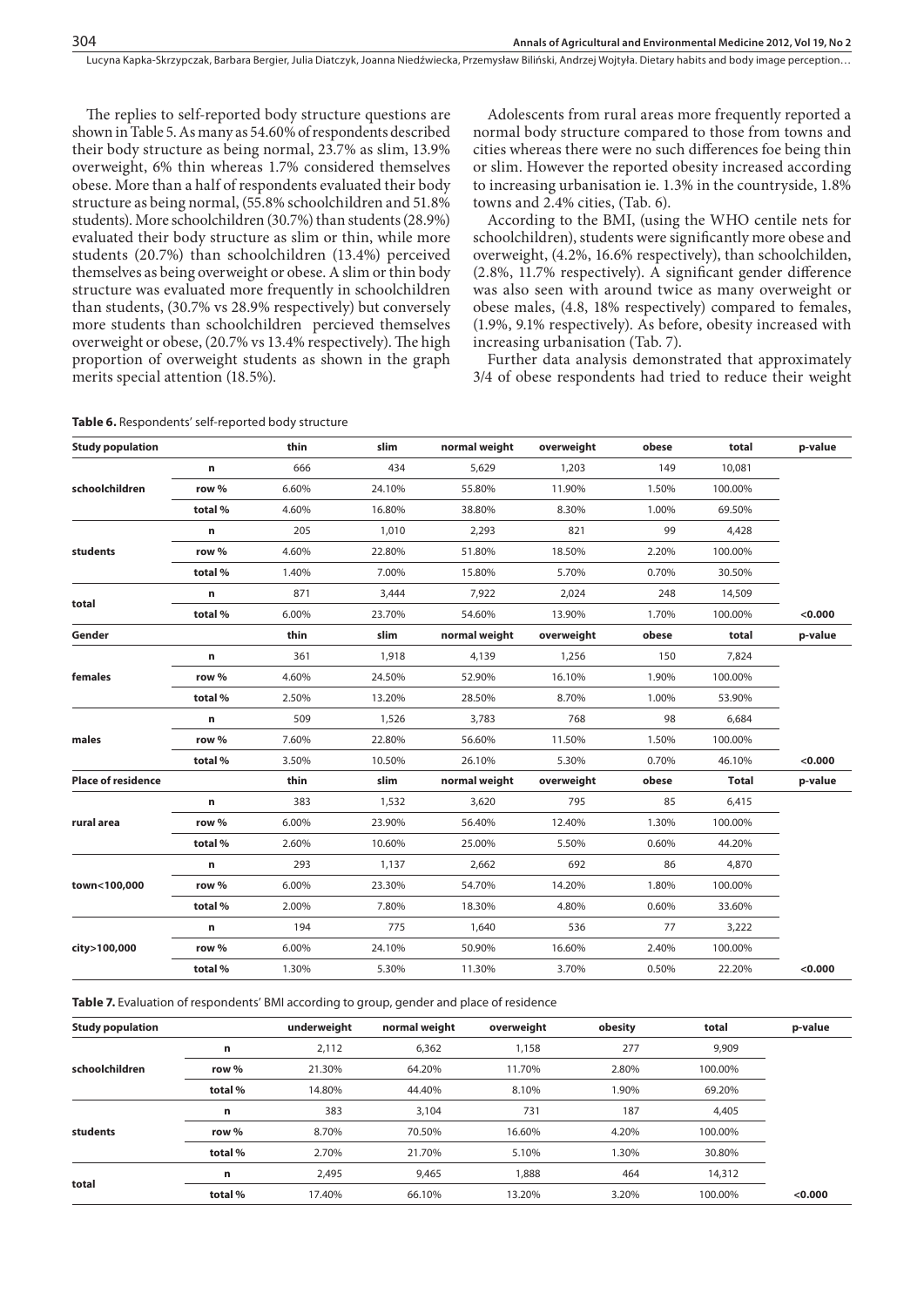**Table 7** (Continuation). Evaluation of respondents' BMI according to group, gender and place of residence

| Gender                    |         | underweight | normal weight | overweight | obesity | total   | p-value |
|---------------------------|---------|-------------|---------------|------------|---------|---------|---------|
| females                   | n       | 1,657       | 5,209         | 701        | 150     | 7,717   |         |
|                           | row %   | 21.50%      | 67.50%        | 9.10%      | 1.90%   | 100.00% |         |
|                           | total%  | 11.60%      | 36.40%        | 4.90%      | 1.00%   | 53.90%  |         |
|                           | n       | 838         | 4,256         | 1,188      | 314     | 6,596   |         |
| males                     | row %   | 12.70%      | 64.50%        | 18.00%     | 4.80%   | 100.00% |         |
|                           | total%  | 5.90%       | 29.70%        | 8.30%      | 2.20%   | 46.10%  | < 0.000 |
| <b>Place of residence</b> |         | underweight | normal weight | overweight | obesity | total   | p-value |
|                           | n       | 1,245       | 4,107         | 796        | 162     | 6,310   |         |
| rural area                | row %   | 19.70%      | 65.10%        | 12.60%     | 2.60%   | 100.00% |         |
|                           | total%  | 8.70%       | 28.70%        | 5.60%      | 1.10%   | 44.10%  |         |
|                           | n       | 812         | 3,215         | 619        | 173     | 4,819   |         |
| town<100,000              | row %   | 16.80%      | 66.70%        | 12.80%     | 3.60%   | 100.00% |         |
|                           | total%  | 5.70%       | 22.50%        | 4.30%      | 1.20%   | 33.70%  |         |
|                           | n       | 438         | 2,143         | 473        | 129     | 3,183   |         |
| city>100,000              | row %   | 13.80%      | 67.30%        | 14.90%     | 4.10%   | 100.00% |         |
|                           | total % | 3.10%       | 15.00%        | 3.30%      | 0.90%   | 22.20%  | < 0.000 |
|                           |         |             |               |            |         |         |         |

sometime in the past. It is however alarming to observe that 66.7% respondents with normal body weight and 9% underweight have also tried losing weight in the past. When considering the underweight as many as 15% of these respondents made no past attempts to increase their body weight. A majority of those respondents who were underweight, (14.4%), overweight, (9.5%) or obese, (1.9%) in fact showed acceptance of their current body weight, however

it is surprising that 12.4% of all respondents with normal body structure found their body image unacceptable (Tab. 9).

An objective evaluation of the BMI is shown in Table 10 with reference to levels of physical activity done by respondents. Here 24.9% did low amounts including 4.3% of those overweight or obese. It should also be noted that more than half of the respondents with normal body structure reported medium or high levels of physical activity.

**Table 8.** Evaluation of respondents' BMI according to personal intentions to reduce/increase body weight

| <b>DIETING ATTEMPTS</b>          |         | underweight | normal weight | overweight | obesity | total   | p-value            |
|----------------------------------|---------|-------------|---------------|------------|---------|---------|--------------------|
|                                  | n       | 1,982       | 5,641         | 826        | 132     | 8,581   |                    |
| did not diet                     | row %   | 23.10%      | 65.70%        | 9.60%      | 1.50%   | 100.00% |                    |
|                                  | total % | 13.80%      | 39.40%        | 5.80%      | 0.90%   | 60.00%  |                    |
|                                  | n       | 513         | 3,822         | 1,063      | 332     | 5,730   |                    |
| dieted                           | row %   | 9.00%       | 66.70%        | 18.60%     | 5.80%   | 100.00% |                    |
|                                  | total%  | 3.60%       | 26.70%        | 7.40%      | 2.30%   | 40.00%  | < 0.000            |
| <b>ATTEMPT OF GAINING WEIGHT</b> |         | underweight | normal weight | overweight | obesity | total   | p-value            |
|                                  | n       | 1,664       | 7,401         | 1,639      | 423     | 11,127  |                    |
| did not try to gain weight       | row %   | 15.00%      | 66.50%        | 14.70%     | 3.80%   | 100.00% |                    |
|                                  | total % | 11.60%      | 51.70%        | 11.50%     | 3.00%   | 77.70%  |                    |
|                                  | n       | 831         | 2,065         | 249        | 41      | 3,186   |                    |
| tried to gain weight             | row %   | 26.10%      | 64.80%        | 7.80%      | 1.30%   | 100.00% |                    |
|                                  | total % | 5.80%       | 14.40%        | 1.70%      | 0.30%   | 22.30%  | 0.000 <sub>0</sub> |

**Table 9.** Evaluation of the BMI and acceptance of own body image by respondents

| <b>SATISFACTION WITH BODY IMAGE</b> |         | underweight | normal weight | overweight | obesity | total   | p-value |
|-------------------------------------|---------|-------------|---------------|------------|---------|---------|---------|
|                                     | n       | 428         | 1,780         | 524        | 190     | 2,922   |         |
| not satisfied with body image       | row %   | 14.60%      | 60.90%        | 17.90%     | 6.50%   | 100.00% |         |
|                                     | total % | 3.00%       | 12.40%        | 3.70%      | 1.30%   | 20.40%  |         |
|                                     | n       | 2.067       | 7.680         | .364       | 274     | 11,385  |         |
| satisfied with body image           | row %   | 18.20%      | 67.50%        | 12.00%     | 2.40%   | 100.00% |         |
|                                     | total % | 14.40%      | 53.70%        | 9.50%      | 1.90%   | 79.60%  | < 0.000 |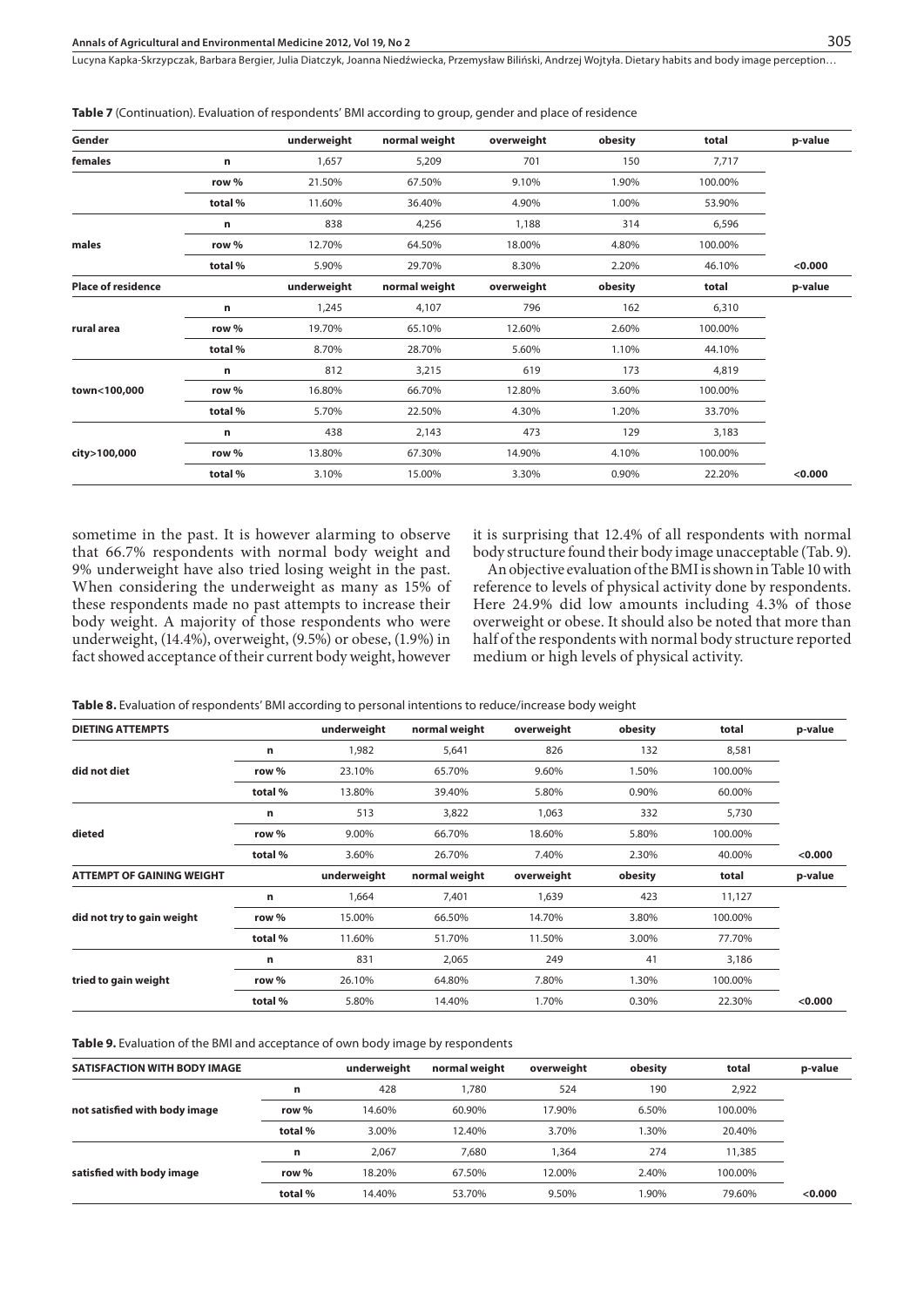Table 10. Objective evaluation of the BMI vs. respondents' physical activity\*

| <b>EVALUATION OF PHYSICAL ACTIVITY</b> |         | underweight | normal weight | overweight | obesity | total   | p-value |
|----------------------------------------|---------|-------------|---------------|------------|---------|---------|---------|
|                                        | n       | 398         | 1,171         | 248        | 77      | 1,894   |         |
| low physical activity                  | row %   | 21.00%      | 61.80%        | 13.10%     | 4.10%   | 100.00% |         |
|                                        | total % | 5.20%       | 15.40%        | 3.30%      | 1.00%   | 24.90%  |         |
| mediocre physical activity             | n       | 456         | 1,801         | 356        | 81      | 2,694   |         |
|                                        | row %   | 16.90%      | 66.90%        | 13.20%     | 3.00%   | 100.00% |         |
|                                        | total % | 6.00%       | 23.70%        | 4.70%      | 1.10%   | 35.40%  |         |
| high physical activity                 | n       | 420         | 2.078         | 431        | 96      | 3,025   |         |
|                                        | row %   | 13.90%      | 68.70%        | 14.20%     | 3.20%   | 100.00% |         |
|                                        | total % | 5.50%       | 27.30%        | 5.70%      | 1.30%   | 39.70%  | < 0.000 |

\* In order to determine the level of physical activity among adolescents at this age, the International Physical Activity Questionnaire (IPAQ) was used (described previously [20])

#### **DISCUSSION**

According to the WHO epidemics of overweight and obesity is a seriouis challenge facing public health. Nutritionrelated health problems often start in childhood and are increasingly significant causes of disability and premature death worldwide. Under-nutrition and low energy intake are however the major problems in developing countries [21]. Polish data from the PONS` study showed that 52% of males and 42% of females were overweight and the prevalence of obesity was 35% in both genders [22]. It is estimated that around 14 million children are overweight in the European Union (EU) representing 18% of the child total including 3 million that are obese, (3.89% of the child total) [23, 24]. The numbers have in fact been rising each year and at present are 10 times higher than they were in the 1970s of the previous century [25]. This increase in child overweight and obesity is continuing despite government action from many countries and the best efforts of international organisations aimed at alerting to this epidemic as well as implementing remedial measures.

Data already published on the prevalence of youth obesity in Poland show a greater level in boys; in schoolchildren aged 10-17.9 years, (n=1719), 25% males were overweight or obese compared to 8% females. A 16.4% level of overweight and obesity was seen in the presented study. A similar trend is observed in Swedish data where overweight and obese males were 19% and 7% respectively compared to 9% and 4% in females [26, 27]. Adolescent obesity was also found to increase for both genders in study survey during 2001/2002 and 2005/2006 (Health Behaviour in Scholl-aged children -HSSC) in countries such as Czech Republic, Latvia, Lithuania, Hungary, and Poland, and among Maltese girls and Slovak boys [28]. Each European country however has different levels of child and adolescent obesity and overweight. In the group of children aged 0-5 years the highest percentage of overweight were observed in the Ukraine: 27 % of boys and 27.3% of girls and in Bosna and Herzegovina – 17.1% of boys and 16.7% of girls. The highest levels of overweight early school-age children of both genders were observed in Spain, (35.2% aged 6-9 yrs), and Portugal, (31.5% aged 7-9yrs), whereas the lowest levels were seen in Slovakia, (15.2% aged 7-9yrs), Switzerland, (19.1% aged 7-9yrs), and Ireland, (18.5% aged 9yrs). Among children at early school-age the highest percentage of overweight children of both genders was noted in Spain – 6-9-year-olds; 35.2%, and Portugal – 7-9-year-olds; 31.5%, whereas the lowest percentage was found in Slovakia

– 7-9-year-olds; 15.2%), in France – 7-9-year-olds; 18.1%, Switzerland – 6-9-year-olds; 18.3%), and Island (9-yearolds; 18,5%). Among adolescents the highest percentage of obesity was noted among Irish girls, (27.3% aged 9-12yrs), and Spanish boys, (31.7% aged 10-17yrs). The lowest percentage of obese adolescents was observed in the Czech Republic, (9% aged 14-17yrs) [25].

In Poland, during the school-year 1994-1995, population studies were carried out in order to assess the occurrence of overweight and obesity among children aged 6-17. Overweight was noted in 8.7% of children and adolescents, while 3.4% were obese which confirmed the observed tendency of increased body weight of the young in the general population. In keeping with the all-European trends it was seen that boys showed more excessive weight than girls (ie. twice higher as shown in the present study). This study also confirmed previously reported observations that greater numbers of overweight and obese children live in urban areas [29, 30]. The results of all-Polish studies conducted by the Institute of Food and Nutrition in 2000 indicated that 15.9% of boys and 11.1% of girls aged 1-18 were overweight, and 4.4% and 3.4%, respectively were obese [31]. A 2001 study showed an increase in the percentage of obese children at school age. Overweight, including obesity, was noted in 15.4% of children (15.8% of girls and 15.0% of boys), while obesity was observed in 3.6% of children (3.7% of girls and 3.6% of boys) [8]. It is estimated that the prevalence of obesity among Polish children and adolescents has increased during a 10 year period, (1995-2005) by 4-6% [32]. This tendency is confirmed by the present study.

All similar studies to date in Poland indicate that the younger generation possess inadequate knowledge for making healthy nutritional choices. This level of knowledge is shaped by nutritional habits/practices, socio-economic status of the family in which an adolescent is being raised, as well as the information passed on by the media and press (advertisements, trends, fashionable diets). The most frequent undesirable nutritional behaviour among adolescents,consistent with the present study, are omitting breakfast, snacking between main meals and an insufficient number of daytime meals, (especially marked in girls where less than 3 main meals are eaten and no breakfast). In recent years, an increase has also been noted in the consumption of sweets, sweetened beverages and fast-food types of meals. [14, 33, 34, 35, 36].

In order to discover the opinions of high school adolescents concerning their body image and practices related with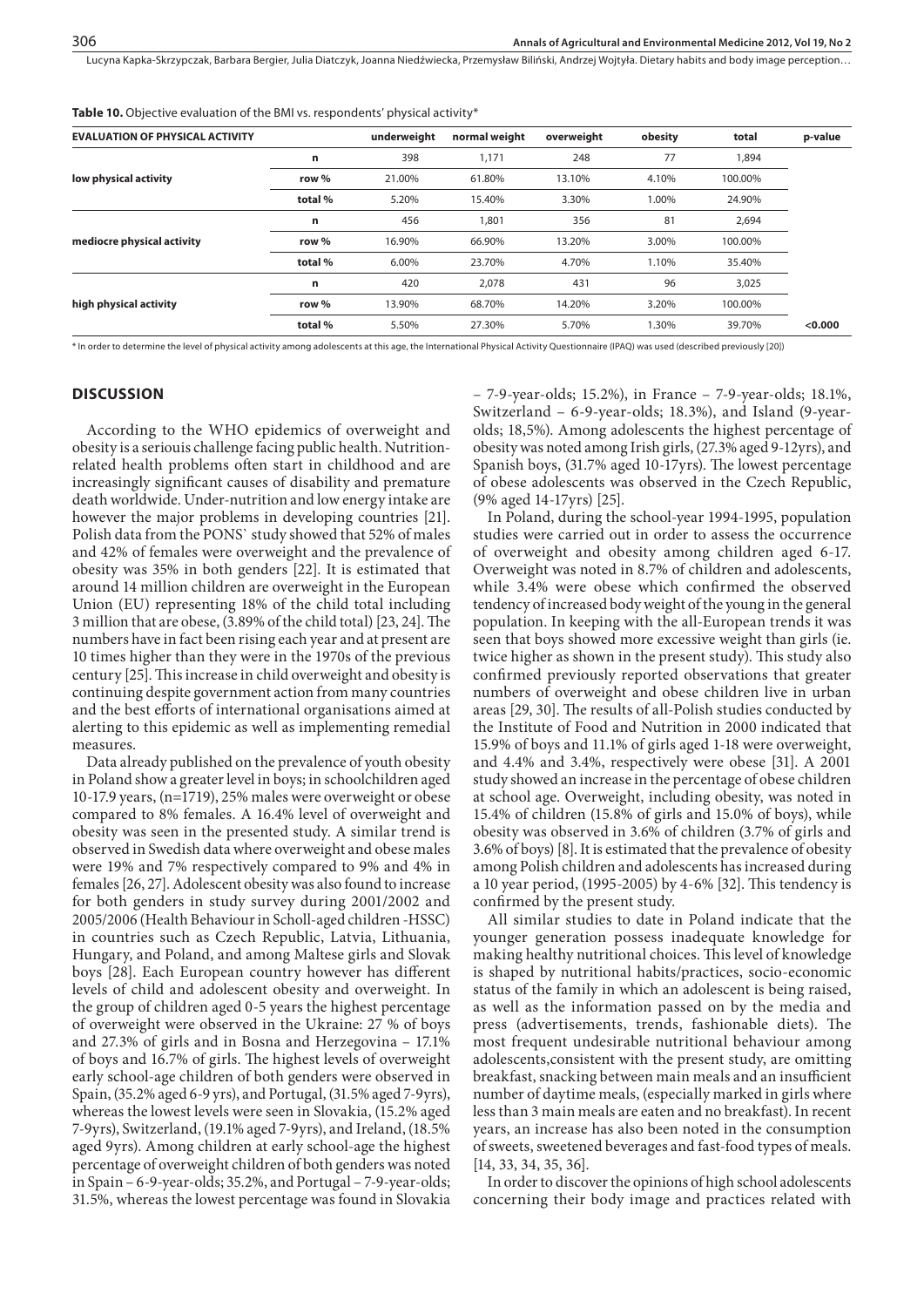nutritional disorders, an all-Polish study was conducted which covered schoolchildren aged 12-17. The results obtained indicated that adolescents attending junior high schools, in general, accept their body image; however, more than ¼ declared the intention to reduce their body weight, half reporting excessive consumption, 40% feared obesity, 28% experienced anorexia and almost 1/10 provoked selfvomiting. It was also found that 77% adolescents, 87.3% schoolchildren and 87.4% students snacked between meals. The adolescents most frequently snacked on highly calorific food products. A positive outcome is however that during the day the majority of high school children snacked on fruit. Adolescents in fact were aware that highly calorific food products of the fast-food type are not conducive for health, and that one should consume a greater amount of fruit and vegetables. According to their opinions, regular consumption of meals during the day has no significant effect on health and maintenance of a correct body weight [37].

The nutritional habits of university students are also inadequate, as confirmed by studies of 201 students from various faculties at the Medical University in Łódź (127 females and 74 males) aged 19-26 – the study survey being based on a self-designed questionnaire. Students preferred 3-4 meals per day which genearally consisted of breakfast, (daily consumption reported by 71.6% females and 58.1% males), lunch, (74% and 78.4% respectively), and supper/ dinner (63.8% and 78.4%). These were generally main meals: first breakfast (everyday consumption was declared by 71.6% of females and 58.1% of males), lunch (74.0% and 78.4%, respectively) and supper (63.8% and 78.4%). Snack meals were consumed less regularly. Every fifth respondent (19.7% of females and 20.3% of males) did not eat second breakfast at all and similar numbers of students, (28.3% and 24.3% respectively), were not in the habit of eating any light afternoon meals. The reasons given for missing meals were chiefly a lack of time, (70.9% females and 64.9% males), and not feeling hungry, (53.5% and 44.6% respectively). Females, (24.4%) also gave dieting as a reason. Despite this, 34.6% of females and 35.1% of males admitted that they snacked every day between meals. The majority of adolescents admitted to having 1-2 fast-food meals per month nevertheless another group was identified to eat 1-2 or even 3-4 fast-food meals per week, (2.4-4.7% females and 5.4-14.9% males depending on the product type) [38].

In preventing obesity among children and indirectly also adults, great importance is ascribed to so-called nutritional programming in the earliest periods of life. According to Baker's hypothesis, malnutrition of the foetus in the 1<sup>st</sup> and 2<sup>nd</sup> trimester of pregnancy should be prevented because a baby with intrauterine hypertrophy, in favourable nutritional conditions after birth, will rapidly gain weight which will favour the development of obesity. If obesity occurs at childhood then this excerts a negative effect on health during adulthood [39]. More than 60% of children who are obese before the age of puberty will also be obese in early adulthood which will contribute to a more rapid manifestation of chronic, non-contagious diseases, a decrease in the quality of life and the necessity for treatment during most of a lifetime [25]. Arterial hypertension occurs most frequently and most early. The data available suggest that the incidence of arterial hypertension among the young population in Europe ranges from 2-16.7% [40]. There are also reports of a 2.5-fold increase in mortality due to ischemic

heart disease among the population aged 18, with the BMI equal to or higher than 25  $\text{kg/m}^2$ , compared to those with a BMI of 9.00-19.99  $\text{kg/m}^2$  [41]. Disorders in the blood lipid profile occurr as follows; an increase in the unhealthy fraction of cholesterol LDL and triglicerides and a decrease in the level of 'good' cholesterol HDL which is responsible for the development of atheroslerosis of the blood vessels [42]. Obesity, hypertension, dyslipidemia and insulin resistance are the elements which accompany the metabolic syndrome, (X syndrome, Raeven's syndrome). Nearly one third of young people with obesity or overweight already possess the features of an early X syndrome [41]. The consequences of this syndrome are cerebral stoke, myocardial infarction and non-alcoholic fatty liver disease [43]. Overweight and obesity also induce urolithiasis, cholelithiasis, sleep apnea and many complications in the functioning of the motor organs: flat feet, body posture defects and degenerative joint disease [42, 43].

#### **SUMMARY**

Inadequate nutritional behaviours are conducive for the development of obesity and overweight. An increase in body weight occurs at the moment of distortion of the balance between supply and use of energy [22]. The amount of energy consumed should be adjusted to the needs of the organism associated with its physical activity, age, gender, and a specified physiological status. The covering of energy demand should be performed through the consumption of meals which are balanced from the aspect of ingredients, with consideration of various groups of food products in adequate portions. Studies conducted within the last decade in many countries worldwide showed that, together with an increase in the availability of food of high energy density, there occured a shift in the activity of adolescents towards a sedentary style of life and decrease in physical activity. In the etiology of obesity, nutritional behaviours and physical activity are a set of external, behavioural factors, and are therefore modifiable. Their proper modification is a real chance to help adolescents who are obese or threatened with obesity.

In conclusion, the preventive strategy in overcoming obesity among the youth and adolescents is important. However, weight control strategy and correct education about a healthy body image is necessary in preventing eating problems which might occur among adolescents. The importance of physical activity and healthy eating habits should be given due attention, not only to prevent obesity, but also other eating disorders. For further studies, a more comprehensive research method should be adopted to include such factors as: energy intake, energy expenditure, weight management knowledge, dietary behaviours/practices and physical activity.

#### **REFERENCES**

- 1. Haines J, Neumark-Sztainer D. Prevention of obesity and eating disorders: a consideration of shared risk factors. Health Educ Res. 2006; 21(6): 770-782.
- 2. Burrows A, Cooper M. Possible risk factors in the development of eating disorders in overweight pre-adolescent girls. Inter J Obes. 2002; 26(9): 1268-1273.